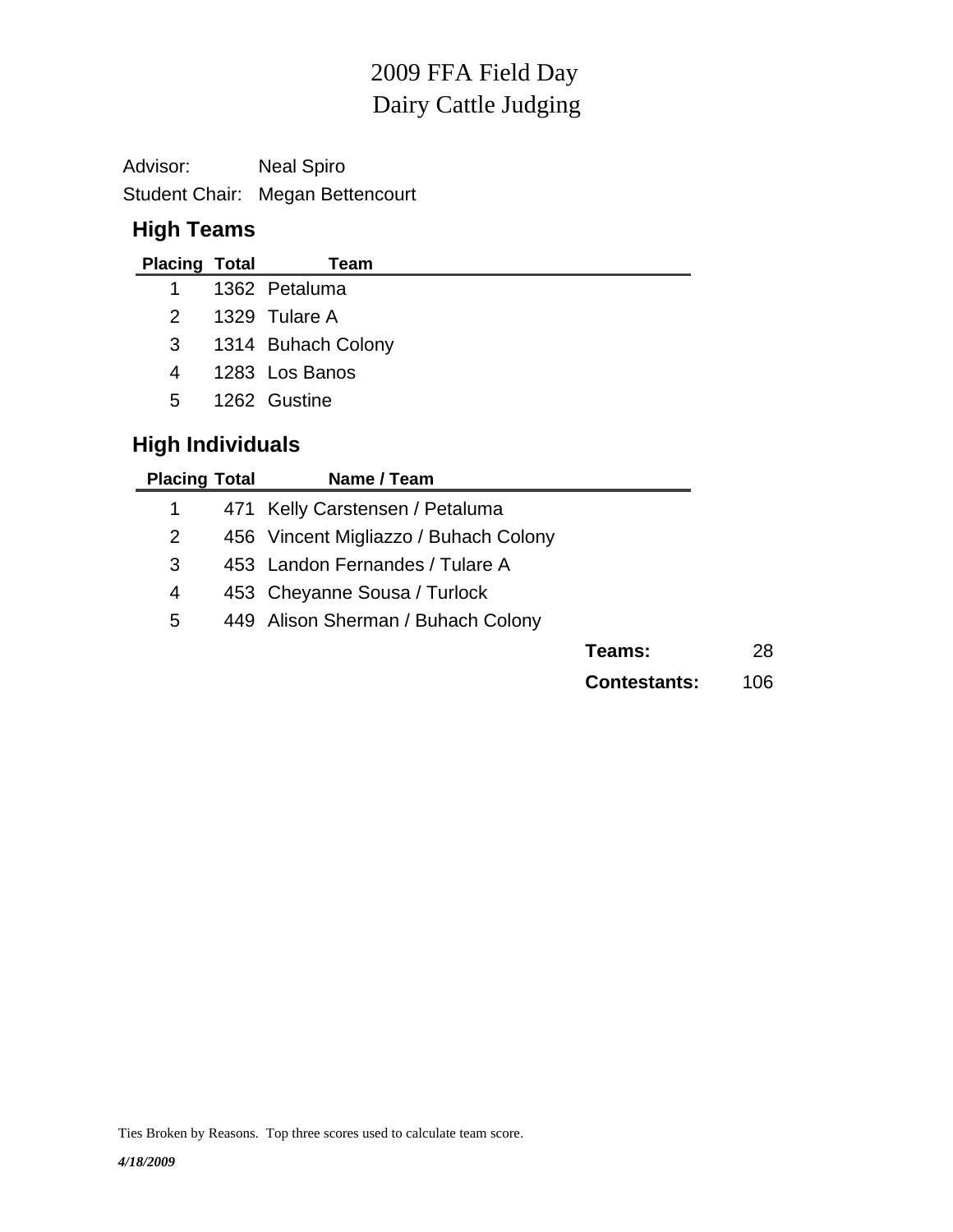#### **Team Results**

|                      | Fall Calf | Holstein Holstein Jr<br>Yrlg | Yrlg | Old | Jersey Sr Jersey 3 Yr Holstein 2 Holstein 3 Jer Sr Yrlg<br>Yr Old | Yr Old | Reasons | Jer 3 Yr<br>Old<br>Reasons | Hol 3 Yr<br>Old<br>Reasons | Pedigree | Tie | Total Place |                            |
|----------------------|-----------|------------------------------|------|-----|-------------------------------------------------------------------|--------|---------|----------------------------|----------------------------|----------|-----|-------------|----------------------------|
| Arcata               | 101       | 125                          | 106  | 130 | 140                                                               | 115    | 63      | 99                         | 98                         | 121      | 260 | 1098        | 24                         |
| <b>Buhach Colony</b> | 134       | 134                          | 121  | 130 | 141                                                               | 134    | 118     | 126                        | 134                        | 142      | 378 | 1314        | $\mathbf{3}$               |
| Central Valley, Cere | 127       | 110                          | 95   | 135 | 131                                                               | 138    | 92      | 100                        | 100                        | 135      | 292 | 1163        | 19                         |
| Chowchilla           | 112       | 129                          | 138  | 113 | 118                                                               | 113    | 96      | 96                         | 86                         | 111      | 278 | 1112        | 22                         |
| Denair               | 113       | 136                          | 114  | 148 | 116                                                               | 121    | 110     | 118                        | 111                        | 140      | 339 | 1227        | 10                         |
| Eureka               | 140       | 133                          | 131  | 145 | 115                                                               | 105    | 99      | 113                        | 101                        | 93       | 313 | 1175        | 17                         |
| Ferndale             | 108       | 86                           | 119  | 146 | 138                                                               | 146    | 111     | 120                        | 119                        | 122      | 350 | 1215        | 12                         |
| Forestville          | 119       | 125                          | 121  | 132 | 128                                                               | 130    | 112     | 128                        | 117                        | 120      | 357 | 1232        | 9                          |
| Fortuna              | 95        | 143                          | 124  | 131 | 144                                                               | 130    | 106     | 104                        | 85                         | 131      | 295 | 1193        | 14                         |
| Gustine              | 121       | 127                          | 131  | 150 | 115                                                               | 118    | 117     | 137                        | 122                        | 124      | 376 | 1262        | 5                          |
| Hanford              | 124       | 120                          | 103  | 143 | 112                                                               | 114    | 113     | 122                        | 115                        | 144      | 350 | 1210        | 13                         |
| Hilmar               | 108       | 129                          | 117  | 125 | 125                                                               | 103    | 96      | 114                        | 105                        | 100      | 315 | 1122        | 21                         |
| Lemoore              | 103       | 100                          | 124  | 100 | 127                                                               | 115    | 104     | 112                        | 102                        | 121      | 318 | 1108        | 23                         |
| Los Banos            | 122       | 144                          | 131  | 138 | 121                                                               | 125    | 118     | 131                        | 125                        | 128      | 374 | 1283        | $\overline{4}$             |
| Madera               | 112       | 79                           | 128  | 120 | 136                                                               | 136    | 110     | 111                        | 124                        | 115      | 345 | 1171        | 18                         |
| Modesto              | 136       | 138                          | 143  | 125 | 126                                                               | 126    | 110     | 115                        | 99                         | 125      | 324 | 1243        | 8                          |
| Monache              | 82        | 81                           | 86   | 75  | 88                                                                | 85     | 52      | 60                         | 60                         | 84       | 172 | 753         | 25                         |
| Mt. Whitney          | 111       | 129                          | 107  | 145 | 138                                                               | 93     | 96      | 127                        | 105                        | 106      | 328 | 1157        | 20                         |
| Patterson            | 134       | 101                          | 114  | 150 | 137                                                               | 135    | 92      | 118                        | 101                        | 109      | 311 | 1191        | 15                         |
| Petaluma             | 146       | 144                          | 128  | 150 | 113                                                               | 142    | 122     | 139                        | 135                        | 143      | 396 | 1362        | $\overline{\phantom{0}}$ 1 |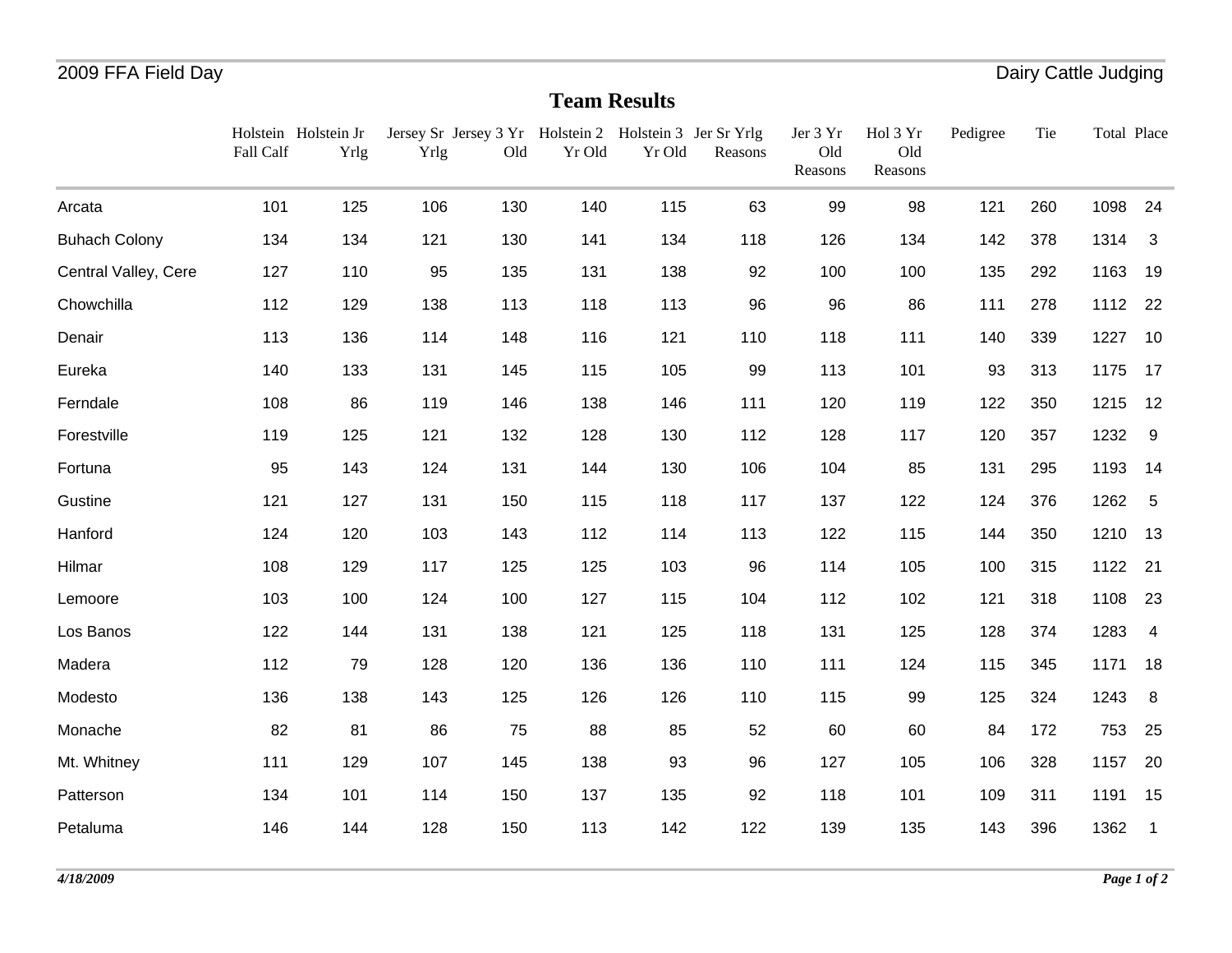#### **Team Results**

|                       | Holstein Holstein Jr<br>Fall Calf | Yrlg | Jersey Sr Jersey 3 Yr<br>Yrlg | Old | Yr Old | Yr Old | Holstein 2 Holstein 3 Jer Sr Yrlg<br>Reasons | Jer 3 Yr<br>Old<br>Reasons | Hol 3 Yr<br>Old<br>Reasons | Pedigree | Tie | Total Place |                |
|-----------------------|-----------------------------------|------|-------------------------------|-----|--------|--------|----------------------------------------------|----------------------------|----------------------------|----------|-----|-------------|----------------|
| Petaluma B            | 45                                | 41   | 48                            | 50  | 44     | 47     | 40                                           | 45                         | 39                         | 41       | 124 | 440         | - 26           |
| <b>Pleasant Grove</b> | 19                                | 43   | 36                            | 31  | 46     | 50     | $\mathbf 0$                                  | $\mathbf 0$                | 0                          | 39       | 0   | 264         | -28            |
| Riverdale             | 135                               | 141  | 126                           | 136 | 133    | 125    | 106                                          | 126                        | 100                        | 121      | 332 | 1249        | $\overline{7}$ |
| Santa Rosa            | 131                               | 134  | 127                           | 145 | 134    | 120    | 96                                           | 108                        | 114                        | 114      | 318 | 1223        | -11            |
| Tokay                 | 38                                | 38   | 36                            | 30  | 38     | 31     | 34                                           | 25                         | 25                         | 46       | 84  | 341         | - 27           |
| <b>Tulare A</b>       | 122                               | 125  | 121                           | 142 | 135    | 143    | 128                                          | 140                        | 129                        | 144      | 397 | 1329        | $\overline{2}$ |
| <b>Tulare B</b>       | 99                                | 122  | 112                           | 138 | 143    | 143    | 105                                          | 108                        | 99                         | 118      | 312 | 1187        | 16             |
| Turlock               | 107                               | 120  | 133                           | 150 | 137    | 137    | 117                                          | 125                        | 105                        | 129      | 347 | 1260        | - 6            |

Ties Broken by Reasons. Top three scores used to calculate team score.

| <b>Class</b>            | Max Score Official Cut 1 Cut 2 Cut 3 |      |   |   |   |
|-------------------------|--------------------------------------|------|---|---|---|
| 01 Holstein Fall Calf   | 50                                   | 4213 | 5 | 2 | 6 |
| 02 Holstein Jr Yrlg     | 50                                   | 4123 | 2 | 5 | 5 |
| 03 Jersey Sr Yrlg       | 50                                   | 3142 | 5 | 2 | 5 |
| 04 Jersey 3 Yr Old      | 50                                   | 3124 | 5 | 2 | 8 |
| 05 Holstein 2 Yr Old    | 50                                   | 4132 | 4 | 1 | 2 |
| 06 Holstein 3 Yr Old    | 50                                   | 1243 | 3 | 5 | 2 |
| 07 Jer Sr Yrlg Reasons  | 50                                   |      |   |   |   |
| 08 Jer 3 Yr Old Reasons | 50                                   |      |   |   |   |
| 09 Hol 3 Yr Old Reasons | 50                                   |      |   |   |   |
| 10 Pedigree             | 50                                   | 1423 |   | 3 | 3 |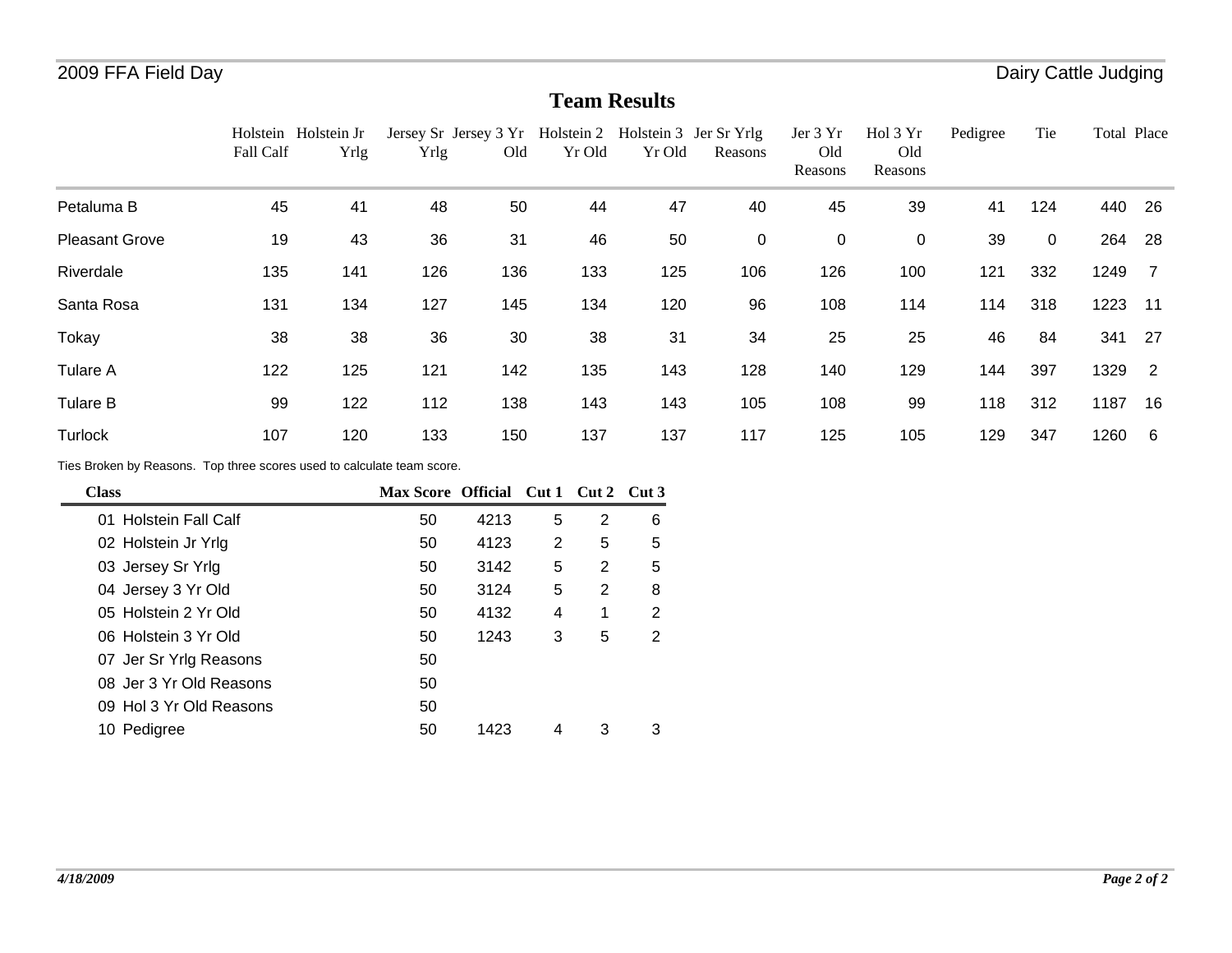|                              | Holstein<br>Fall Calf | Holstein Jr<br>Yrlg | Yrlg | Jersey Sr Jersey 3 Yr Holstein 2 Holstein 3 Jer Sr Yrlg<br>Old | Yr Old | Yr Old | Reasons | Jer 3 Yr<br>Old<br>Reasons | Hol 3 Yr<br>Old<br>Reasons | Pedigree | Tie | Total       | Place          |
|------------------------------|-----------------------|---------------------|------|----------------------------------------------------------------|--------|--------|---------|----------------------------|----------------------------|----------|-----|-------------|----------------|
| Arcata                       |                       |                     |      |                                                                |        |        |         |                            |                            |          |     | 1098        | 24             |
| <b>Cameron Anderson</b>      | 36                    | 24                  | 24   | 15                                                             | 41     | 38     | 28      | 34                         | 25                         | 29       | 87  | 294         | 104            |
| <b>Garrett Wallis</b>        | 25                    | 35                  | 40   | 50                                                             | 41     | 48     | 0       | 40                         | 35                         | 50       | 75  | 364*        | 84             |
| Jeff Mason                   | 38                    | 45                  | 38   | 48                                                             | 50     | 41     | 27      | 32                         | 38                         | 33       | 97  | 390*        | 57             |
| Kayla Susmilch               | 38                    | 45                  | 28   | 32                                                             | 49     | 26     | 36      | 27                         | 25                         | 38       | 88  | $344*$      | 94             |
| <b>Marshall Moser</b>        | 38                    | 35                  | 41   | 8                                                              | 38     | 30     | 0       | 28                         | 25                         | 34       | 53  | 277         | 105            |
| <b>Buhach Colony</b>         |                       |                     |      |                                                                |        |        |         |                            |                            |          |     | <u>1314</u> | $\overline{3}$ |
| Alison Sherman               | 45                    | 48                  | 38   | 50                                                             | 44     | 45     | 40      | 47                         | 46                         | 46       | 133 | 449*        | $\sqrt{5}$     |
| Eric Migliazzo               | 48                    | 38                  | 38   | 32                                                             | 49     | 41     | 38      | 35                         | 40                         | 50       | 113 | 409*        | 34             |
| Robert Iniguez               | 45                    | 41                  | 38   | 48                                                             | 50     | 26     | 31      | 41                         | 35                         | 47       | 107 | 402         | 43             |
| Vincent Migliazzo            | 41                    | 48                  | 45   | 48                                                             | 48     | 48     | 40      | 44                         | 48                         | 46       | 132 | 456*        | $\overline{2}$ |
| <b>Central Valley, Ceres</b> |                       |                     |      |                                                                |        |        |         |                            |                            |          |     | <u>1163</u> | <u>19</u>      |
| Christina Crum               | 38                    | 38                  | 38   | 50                                                             | 29     | 36     | 34      | 35                         | 30                         | 47       | 99  | 375         | 74             |
| Katy Gaede                   | 41                    | 29                  | 38   | 38                                                             | 46     | 38     | 36      | 34                         | 33                         | 34       | 103 | 367         | 83             |
| Lisa Corona                  | 41                    | 45                  | 24   | 48                                                             | 34     | 45     | 37      | 40                         | 40                         | 46       | 117 | 400*        | 44             |
| Maria Azevedo                | 36                    | 41                  | 26   | 50                                                             | 48     | 45     | 28      | 35                         | 30                         | 43       | 93  | 382*        | 64             |
| Stephanie Verduzco           | 15                    | 43                  | 36   | 50                                                             | 34     | 36     | 28      | 25                         | 30                         | 46       | 83  | 343         | 95             |
| <b>Tiffany Devolder</b>      | 41                    | 24                  | 38   | 50                                                             | 34     | 28     | 30      | 30                         | 25                         | 40       | 85  | 340         | 98             |
| Yvette Roa                   | 50                    | 24                  | 45   | 37                                                             | 49     | 48     | 27      | 25                         | 30                         | 46       | 82  | 381*        | 67             |
| Chowchilla                   |                       |                     |      |                                                                |        |        |         |                            |                            |          |     | <u>1112</u> | 22             |
| Cody Lewis                   | 38                    | 36                  | 45   | 38                                                             | 37     | 36     | 32      | 35                         | 33                         | 46       | 100 | 376*        | 73             |
| Karly Nieuwkoop              | 38                    | 48                  | 48   | 37                                                             | 44     | 41     | 34      | 36                         | 28                         | 39       | 98  | 393*        | 54             |
| Kati Terra                   | 36                    | 45                  | 45   | 38                                                             | 37     | 36     | 30      | 25                         | 25                         | 26       | 80  | 343* 96     |                |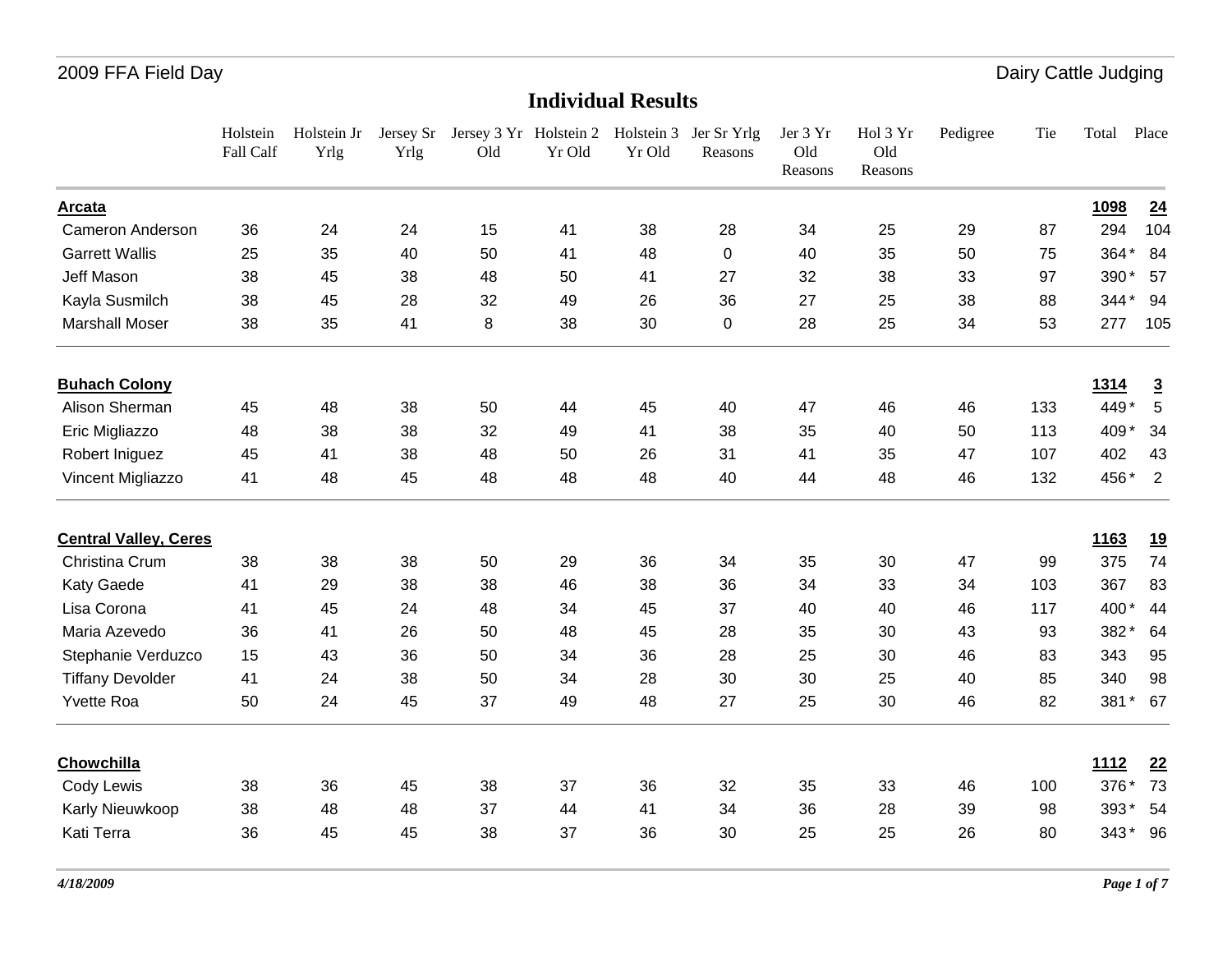#### **Individual Results**

|                       | Holstein<br>Fall Calf | Holstein Jr<br>Yrlg | Yrlg | Old | Yr Old | Yr Old | Jersey Sr Jersey 3 Yr Holstein 2 Holstein 3 Jer Sr Yrlg<br>Reasons | Jer 3 Yr<br>Old<br>Reasons | Hol 3 Yr<br>Old<br>Reasons | Pedigree | Tie | Total       | Place                   |
|-----------------------|-----------------------|---------------------|------|-----|--------|--------|--------------------------------------------------------------------|----------------------------|----------------------------|----------|-----|-------------|-------------------------|
| <b>Denair</b>         |                       |                     |      |     |        |        |                                                                    |                            |                            |          |     | 1227        | <u>10</u>               |
| Ana Parada            | 39                    | 43                  | 38   | 48  | 45     | 31     | 38                                                                 | 40                         | 33                         | 47       | 111 | 402*        | 42                      |
| <b>Billy Myers</b>    | 50                    | 48                  | 34   | 42  | 49     | 41     | 36                                                                 | 27                         | 35                         | 34       | 98  | 396         | 50                      |
| Evan Sousa            | 38                    | 48                  | 38   | 50  | 37     | 45     | 35                                                                 | 39                         | 40                         | 47       | 114 | 417*        | 27                      |
| <b>Stacy Silva</b>    | 36                    | 45                  | 38   | 50  | 34     | 45     | 37                                                                 | 39                         | 38                         | 46       | 114 | 408* 35     |                         |
| <b>Eureka</b>         |                       |                     |      |     |        |        |                                                                    |                            |                            |          |     | <b>1175</b> | 17                      |
| Chelsea Smith         | 50                    | 38                  | 45   | 50  | 44     | 31     | 25                                                                 | 35                         | 30                         | 26       | 90  | 374* 76     |                         |
| Kelly Pedrotti        | 45                    | 45                  | 45   | 45  | 34     | 48     | 41                                                                 | 38                         | 39                         | 40       | 118 | 420* 23     |                         |
| Sarah Craft           | 45                    | 50                  | 41   | 50  | 37     | 26     | 33                                                                 | 40                         | 32                         | 27       | 105 | 381* 66     |                         |
| <b>Ferndale</b>       |                       |                     |      |     |        |        |                                                                    |                            |                            |          |     | <u>1215</u> | <u>12</u>               |
| Alayna Renner         | 38                    | 35                  | 26   | 45  | 34     | 50     | 41                                                                 | 41                         | 41                         | 40       | 123 | 391         | 55                      |
| Chris Rye             | 38                    | 45                  | 38   | 45  | 45     | 41     | 32                                                                 | 39                         | 32                         | 34       | 103 | 389         | 59                      |
| Kaitlyn Regli         | 36                    | 24                  | 45   | 48  | 45     | 48     | 34                                                                 | 39                         | 39                         | 41       | 112 | 399*        | 46                      |
| Kayla Ghidinelli      | 36                    | 38                  | 36   | 50  | 44     | 48     | 41                                                                 | 41                         | 41                         | 47       | 123 | 422*        | 21                      |
| Margaret O'Neil       | 36                    | 24                  | 38   | 48  | 49     | 50     | 36                                                                 | 40                         | 39                         | 34       | 115 | 394* 53     |                         |
| <b>Forestville</b>    |                       |                     |      |     |        |        |                                                                    |                            |                            |          |     | 1232        | $\overline{\mathbf{a}}$ |
| <b>Brooke Parsons</b> | 36                    | 48                  | 38   | 32  | 50     | 36     | 39                                                                 | 39                         | 36                         | 41       | 114 | 395*        | 51                      |
| Cierra Warner         | 38                    | 50                  | 36   | 48  | 44     | 41     | 30                                                                 | 32                         | 25                         | 47       | 87  | 391         | 56                      |
| <b>Emilie Strand</b>  | 45                    | 41                  | 38   | 50  | 44     | 47     | 41                                                                 | 47                         | 44                         | 41       | 132 | 438* 11     |                         |
| Rebecca Kracker       | 38                    | 36                  | 45   | 50  | 34     | 47     | 32                                                                 | 42                         | 37                         | 38       | 111 | 399* 47     |                         |

**Fortuna**

**1193 14**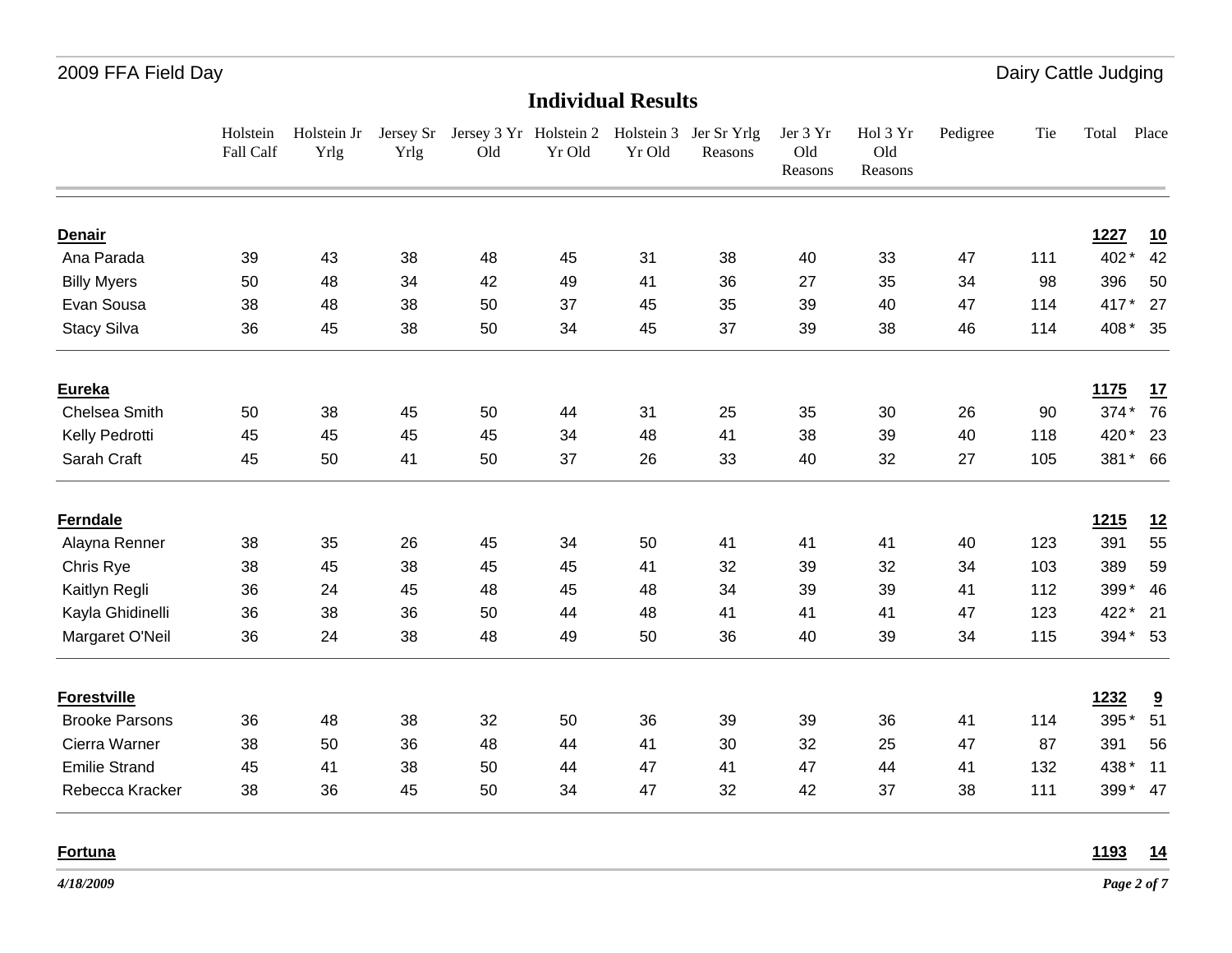|                         | Holstein<br>Fall Calf | Holstein Jr<br>Yrlg | Jersey Sr<br>Yrlg | Jersey 3 Yr Holstein 2<br>Old | Yr Old | Holstein 3<br>Yr Old | Jer Sr Yrlg<br>Reasons | Jer 3 Yr<br>Old<br>Reasons | Hol 3 Yr<br>Old<br>Reasons | Pedigree | Tie | Total       | Place          |
|-------------------------|-----------------------|---------------------|-------------------|-------------------------------|--------|----------------------|------------------------|----------------------------|----------------------------|----------|-----|-------------|----------------|
| <b>Ashley Lewis</b>     | 25                    | 50                  | 41                | 38                            | 48     | 41                   | 39                     | 38                         | 35                         | 47       | 112 | 402*        | 41             |
| <b>Brooke Renner</b>    | 19                    | 48                  | 24                | 48                            | 33     | 48                   | 40                     | 28                         | 25                         | 43       | 93  | 356         | 90             |
| <b>Caitlin Moore</b>    | 25                    | 43                  | 45                | 48                            | 46     | 41                   | 36                     | 30                         | 25                         | 34       | 91  | 373*        | 77             |
| Chelsea Alto            | 48                    | 23                  | 21                | 42                            | 34     | 28                   | 28                     | 28                         | 25                         | 34       | 81  | 311         | 103            |
| Jillian Casaccci        | 25                    | 21                  | 21                | 36                            | 50     | 28                   | 34                     | 35                         | 25                         | 47       | 94  | 322         | 102            |
| Karly Kavajecz          | 45                    | 50                  | 38                | 45                            | 50     | 48                   | 31                     | 36                         | 25                         | 50       | 92  | 418*        | 25             |
| <b>Gustine</b>          |                       |                     |                   |                               |        |                      |                        |                            |                            |          |     | 1262        | $\overline{5}$ |
| <b>Crystal Silveira</b> | 38                    | 50                  | 50                | 42                            | 37     | 41                   | 34                     | 39                         | 40                         | 28       | 113 | 399         | 45             |
| Ethan Rasmussen         | 38                    | 41                  | 45                | 50                            | 37     | 35                   | 38                     | 45                         | 41                         | 47       | 124 | 417*        | 26             |
| Harly Brinkman          | 38                    | 45                  | 41                | 50                            | 34     | 48                   | 39                     | 49                         | 43                         | 43       | 131 | 430*        | 16             |
| Shane Rose              | 45                    | 41                  | 45                | 50                            | 44     | 35                   | 40                     | 43                         | 38                         | 34       | 121 | 415*        | 29             |
| <b>Trenton Weidman</b>  | 38                    | 24                  | 38                | 50                            | 34     | 36                   | 38                     | 38                         | 39                         | 41       | 115 | 376         | 71             |
| <b>Hanford</b>          |                       |                     |                   |                               |        |                      |                        |                            |                            |          |     | <b>1210</b> | <u>13</u>      |
| Ellis Sheldon           | 45                    | 29                  | 41                | 45                            | 44     | 38                   | 37                     | 39                         | 37                         | 47       | 113 | 402*        | 40             |
| Ryan Dias               | 25                    | 36                  | 17                | 48                            | 44     | 20                   | 29                     | 41                         | 30                         | 47       | 100 | 337         | 100            |
| Shae Paulo              | 38                    | 48                  | 21                | 50                            | 34     | 48                   | 37                     | 42                         | 43                         | 50       | 122 | 411         | 33             |
| Shannen Lynch           | 41                    | 43                  | 41                | 48                            | 34     | 28                   | 39                     | 41                         | 35                         | 47       | 115 | 397*        | 48             |
| <b>Hilmar</b>           |                       |                     |                   |                               |        |                      |                        |                            |                            |          |     | <u>1122</u> | 21             |
| <b>Brian Lopes</b>      | 36                    | 36                  | 41                | 30                            | 44     | 28                   | 35                     | 36                         | 32                         | 41       | 103 | 359*        | 88             |
| <b>Inalacio Cuevas</b>  | 36                    | 48                  | 38                | 50                            | 37     | 47                   | 28                     | 41                         | 35                         | 20       | 104 | 380*        | 68             |
| <b>Randy Edwards</b>    | 36                    | 45                  | 38                | 45                            | 44     | 28                   | 33                     | 37                         | 38                         | 39       | 108 | 383*        | 63             |
| Thomas Serpa            | 25                    | 45                  | 36                | 42                            | 46     | 28                   | 34                     | 39                         | 32                         | 20       | 105 | 347         | 93             |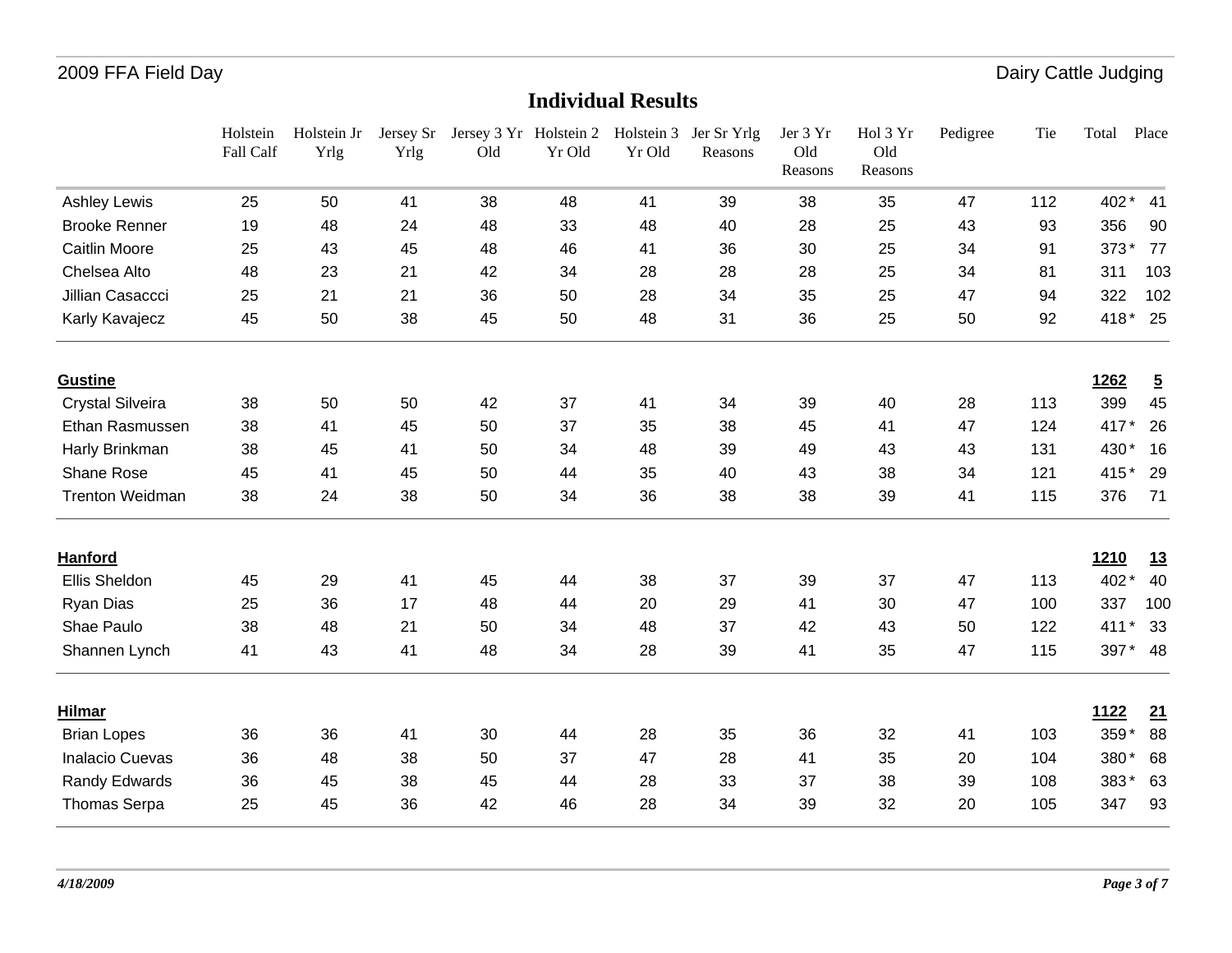|                           | Holstein<br>Fall Calf | Holstein Jr<br>Yrlg | Yrlg | Jersey Sr Jersey 3 Yr Holstein 2 Holstein 3 Jer Sr Yrlg<br>Old | Yr Old | Yr Old | Reasons | Jer 3 Yr<br>Old<br>Reasons | Hol 3 Yr<br>Old<br>Reasons | Pedigree | Tie | Total       | Place           |
|---------------------------|-----------------------|---------------------|------|----------------------------------------------------------------|--------|--------|---------|----------------------------|----------------------------|----------|-----|-------------|-----------------|
| Lemoore                   |                       |                     |      |                                                                |        |        |         |                            |                            |          |     | <u>1108</u> | 23              |
| Natalie Vaz               | 33                    | 14                  | 38   | 32                                                             | 49     | 41     | 34      | 38                         | 39                         | 41       | 111 | 359*        | 87              |
| Rebekah Simas             | 25                    | 45                  | 41   | 38                                                             | 44     | 38     | 31      | 35                         | 25                         | 40       | 91  | 362*        | 86              |
| <b>Richard Simas</b>      | 45                    | 41                  | 45   | 30                                                             | 34     | 36     | 39      | 39                         | 38                         | 40       | 116 | 387* 61     |                 |
| Los Banos                 |                       |                     |      |                                                                |        |        |         |                            |                            |          |     | 1283        | $\overline{4}$  |
| Alyssa Melo               | 39                    | 48                  | 48   | 38                                                             | 41     | 36     | 43      | 41                         | 39                         | 39       | 123 | 412*        | 32              |
| Gabe Borba                | 45                    | 48                  | 45   | 50                                                             | 48     | 41     | 37      | 40                         | 41                         | 39       | 118 | 434* 15     |                 |
| <b>Kelly Lopes</b>        | 50                    | 23                  | 38   | 38                                                             | 37     | 31     | 38      | 30                         | 33                         | 34       | 101 | 352         | 91              |
| <b>Taylor Pires</b>       | 38                    | 48                  | 38   | 50                                                             | 32     | 48     | 38      | 50                         | 45                         | 50       | 133 | 437*        | 12              |
| Toni Silva                | 38                    | 41                  | 45   | 42                                                             | 34     | 45     | 42      | 40                         | 39                         | 39       | 121 | 405         | 39              |
| <b>Madera</b>             |                       |                     |      |                                                                |        |        |         |                            |                            |          |     | <u>1171</u> | <u>18</u>       |
| Alonzo Hernandez          | 36                    | 14                  | 38   | 38                                                             | 49     | 50     | 35      | 38                         | 39                         | 34       | 112 | $371*$      | 78              |
| <b>Brittany Cavaletto</b> | 38                    | 24                  | 45   | 50                                                             | 50     | 50     | 36      | 38                         | 46                         | 47       | 120 | 424*        | 20              |
| <b>Matthew Borges</b>     | 38                    | 41                  | 45   | 32                                                             | 37     | 36     | 39      | 35                         | 39                         | 34       | 113 | 376* 72     |                 |
| <b>Modesto</b>            |                       |                     |      |                                                                |        |        |         |                            |                            |          |     | 1243        | $\underline{8}$ |
| Chelsey Wyeth             | 38                    | 45                  | 50   | 45                                                             | 48     | 36     | 38      | 38                         | 25                         | 43       | 101 | 406*        | 37              |
| Hannah Weber              | 25                    | 36                  | 12   | 50                                                             | 45     | 41     | 29      | 25                         | 35                         | 38       | 89  | 336         | 101             |
| Ivan Wyeth                | 48                    | 45                  | 48   | 32                                                             | 33     | 45     | 30      | 33                         | 35                         | 39       | 98  | 388*        | 60              |
| Kaitlynn Louis            | 38                    | 38                  | 38   | 45                                                             | 44     | 45     | 30      | 26                         | 25                         | 50       | 81  | 379         | 69              |
| <b>Tony Garcia</b>        | 50                    | 48                  | 45   | 48                                                             | 45     | 45     | 42      | 44                         | 39                         | 43       | 125 | 449* 6      |                 |
| <b>Monache</b>            |                       |                     |      |                                                                |        |        |         |                            |                            |          |     | 753         | 25              |
| <b>Brittany Walker</b>    | 41                    | 45                  | 50   | 38                                                             | 44     | 38     | 25      | 26                         | 25                         | 50       | 76  | 382*        | 65              |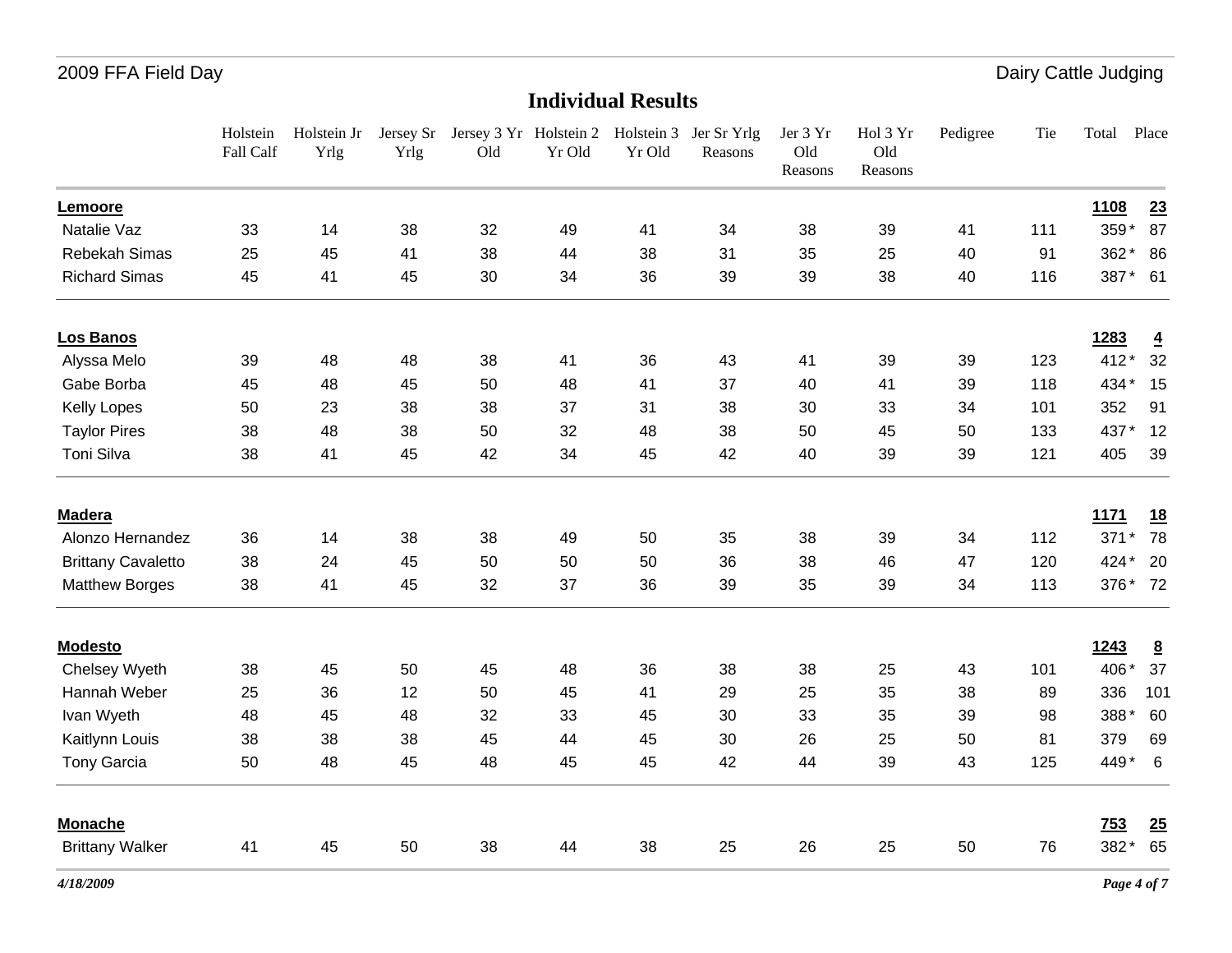#### **Individual Results**

|                       | Holstein<br>Fall Calf | Holstein Jr<br>Yrlg | Jersey Sr<br>Yrlg | Jersey 3 Yr Holstein 2<br>Old | Yr Old | Holstein 3<br>Yr Old | Jer Sr Yrlg<br>Reasons | Jer 3 Yr<br>Old<br>Reasons | Hol 3 Yr<br>Old<br>Reasons | Pedigree | Tie | Total       | Place          |
|-----------------------|-----------------------|---------------------|-------------------|-------------------------------|--------|----------------------|------------------------|----------------------------|----------------------------|----------|-----|-------------|----------------|
| Erika Cline           | 41                    | 36                  | 36                | 37                            | 44     | 47                   | 27                     | 34                         | 35                         | 34       | 96  | 371* 79     |                |
| Mt. Whitney           |                       |                     |                   |                               |        |                      |                        |                            |                            |          |     | <u>1157</u> | 20             |
| Allison Rosa          | 39                    | 48                  | 48                | 50                            | 45     | 17                   | 32                     | 35                         | 34                         | 26       | 101 | 374*        | 75             |
| <b>Bevan Dinis</b>    | 36                    | 36                  | 38                | 50                            | 49     | 45                   | 30                     | 47                         | 36                         | 46       | 113 | $413*$      | 31             |
| Jacob Kennedy         | 36                    | 45                  | 21                | 45                            | 44     | 31                   | 34                     | 45                         | 35                         | 34       | 114 | 370* 80     |                |
| <b>Patterson</b>      |                       |                     |                   |                               |        |                      |                        |                            |                            |          |     | <u>1191</u> | 15             |
| <b>Isaac Carter</b>   | 36                    | 36                  | 24                | 50                            | 46     | 45                   | 30                     | 42                         | 25                         | 29       | 97  | 363*        | 85             |
| Laura Thompson        | 50                    | 41                  | 45                | 50                            | 45     | 45                   | 26                     | 33                         | 37                         | 34       | 96  | 406*        | 38             |
| Theresa Bays          | 48                    | 24                  | 45                | 50                            | 46     | 45                   | 36                     | 43                         | 39                         | 46       | 118 | 422 * 22    |                |
| Petaluma B            |                       |                     |                   |                               |        |                      |                        |                            |                            |          |     | 440         | 26             |
| Jessie Jones          | 45                    | 41                  | 48                | 50                            | 44     | 47                   | 40                     | 45                         | 39                         | 41       | 124 | 440*        | 10             |
| <b>Petaluma</b>       |                       |                     |                   |                               |        |                      |                        |                            |                            |          |     | 1362        | $\mathbf{1}$   |
| Kelly Carstensen      | 50                    | 48                  | 45                | 50                            | 44     | 50                   | 45                     | 47                         | 46                         | 46       | 138 | 471*        | $\overline{1}$ |
| <b>Mandy Brazil</b>   | 48                    | 48                  | 38                | 50                            | 37     | 47                   | 37                     | 49                         | 44                         | 50       | 130 | 448*        | 8              |
| Rocco Cunningham      | 50                    | 43                  | 45                | 48                            | 37     | 47                   | 32                     | 47                         | 39                         | 47       | 118 | 435         | 14             |
| Sam Cheda             | 48                    | 48                  | 45                | 50                            | 32     | 45                   | 40                     | 43                         | 45                         | 47       | 128 | 443* 9      |                |
| <b>Pleasant Grove</b> |                       |                     |                   |                               |        |                      |                        |                            |                            |          |     | 264         | 28             |
| Melissa Withrow       | 19                    | 43                  | 36                | 31                            | 46     | 50                   | 0                      | 0                          | $\mathbf 0$                | 39       | 0   | 264*        | 106            |

**Riverdale**

**1249 7**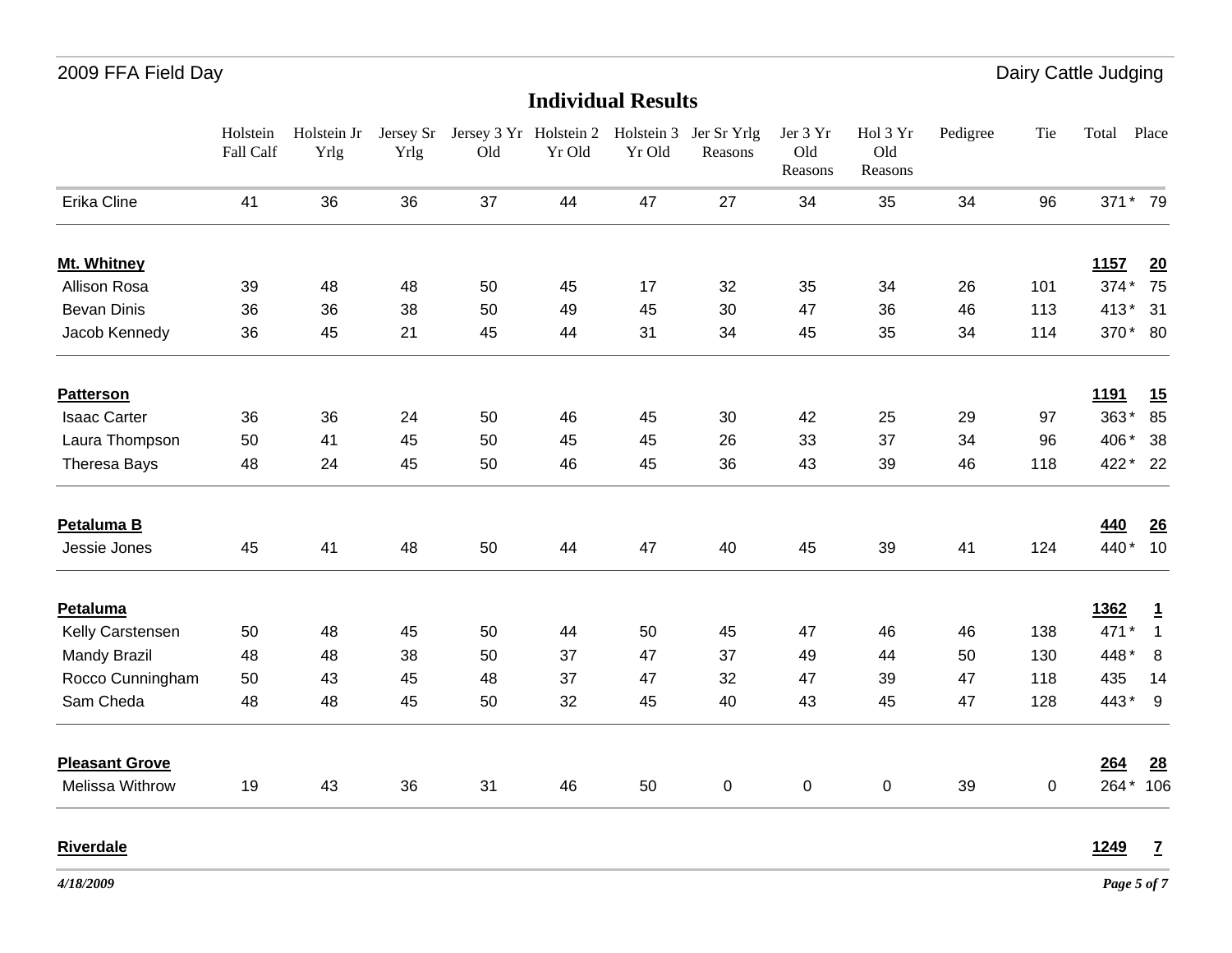|                          | Holstein<br>Fall Calf | Holstein Jr<br>Yrlg | Yrlg | Jersey Sr Jersey 3 Yr Holstein 2 Holstein 3 Jer Sr Yrlg<br>Old | Yr Old | Yr Old | Reasons | Jer 3 Yr<br>Old<br>Reasons | Hol 3 Yr<br>Old<br>Reasons | Pedigree | Tie | Total    | Place          |
|--------------------------|-----------------------|---------------------|------|----------------------------------------------------------------|--------|--------|---------|----------------------------|----------------------------|----------|-----|----------|----------------|
| <b>Brianne Harlan</b>    | 38                    | 38                  | 38   | 50                                                             | 34     | 35     | 31      | 40                         | 30                         | 50       | 101 | 384      | 62             |
| <b>Cassie Miner</b>      | 45                    | 48                  | 40   | 38                                                             | 34     | 48     | 36      | 44                         | 36                         | 47       | 116 | 416*     | 28             |
| Gregorio Lopez           | 38                    | 45                  | 21   | 42                                                             | 44     | 28     | 26      | 35                         | 30                         | 50       | 91  | 359      | 89             |
| Jacob Conway             | 45                    | 50                  | 48   | 48                                                             | 49     | 41     | 33      | 42                         | 39                         | 41       | 114 | 436*     | 13             |
| <b>Madison Rollin</b>    | 36                    | 50                  | 38   | 50                                                             | 50     | 48     | 30      | 0                          | $\mathbf 0$                | 38       | 30  | 340      | 99             |
| <b>Westin Rollin</b>     | 45                    | 43                  | 38   | 50                                                             | 50     | 36     | 37      | 40                         | 25                         | 33       | 102 | 397* 49  |                |
| <b>Santa Rosa</b>        |                       |                     |      |                                                                |        |        |         |                            |                            |          |     | 1223     | <u>11</u>      |
| <b>Carly Miller</b>      | 41                    | 24                  | 21   | 42                                                             | 37     | 47     | 36      | 33                         | 25                         | 46       | 94  | 352      | 92             |
| <b>Drew Parsons</b>      | 38                    | 38                  | 41   | 45                                                             | 49     | 41     | 25      | 28                         | 39                         | 46       | 92  | 390*     | 58             |
| <b>Eric Parsons</b>      | 48                    | 48                  | 41   | 50                                                             | 41     | 31     | 31      | 41                         | 37                         | 47       | 109 | 415*     | 30             |
| Jordan Grove             | 45                    | 48                  | 45   | 50                                                             | 44     | 48     | 40      | 39                         | 38                         | 21       | 117 | 418* 24  |                |
| <b>Tokay</b>             |                       |                     |      |                                                                |        |        |         |                            |                            |          |     | 341      | 27             |
| Simone Pimental          | 38                    | 38                  | 36   | 30                                                             | 38     | 31     | 34      | 25                         | 25                         | 46       | 84  | 341 * 97 |                |
| <b>Tulare A</b>          |                       |                     |      |                                                                |        |        |         |                            |                            |          |     | 1329     | $\overline{2}$ |
| James Macedo             | 36                    | 36                  | 38   | 50                                                             | 49     | 45     | 39      | 49                         | 39                         | 47       | 127 | 428*     | 18             |
| Juliana Fernandes        | 41                    | 48                  | 38   | 42                                                             | 46     | 50     | 41      | 44                         | 48                         | 50       | 133 | 448*     | $\overline{7}$ |
| <b>Landon Fernandes</b>  | 45                    | 41                  | 45   | 50                                                             | 40     | 48     | 48      | 47                         | 42                         | 47       | 137 | 453*     | 3              |
| <b>Preston Fernandes</b> | 36                    | 36                  | 38   | 42                                                             | 49     | 45     | 30      | 42                         | 42                         | 47       | 114 | 407      | 36             |
| <b>Tulare B</b>          |                       |                     |      |                                                                |        |        |         |                            |                            |          |     | 1187     | 16             |
| Daniel Chavez            | 25                    | 45                  | 38   | 42                                                             | 44     | 45     | 30      | 40                         | 36                         | 50       | 106 | 395*     | 52             |
| Miranda Fernandes        | 36                    | 36                  | 38   | 48                                                             | 50     | 48     | 40      | 43                         | 38                         | 47       | 121 | 424*     | 19             |
| Victoria Pereira         | 38                    | 41                  | 36   | 48                                                             | 49     | 50     | 35      | 25                         | 25                         | 21       | 85  | 368* 82  |                |